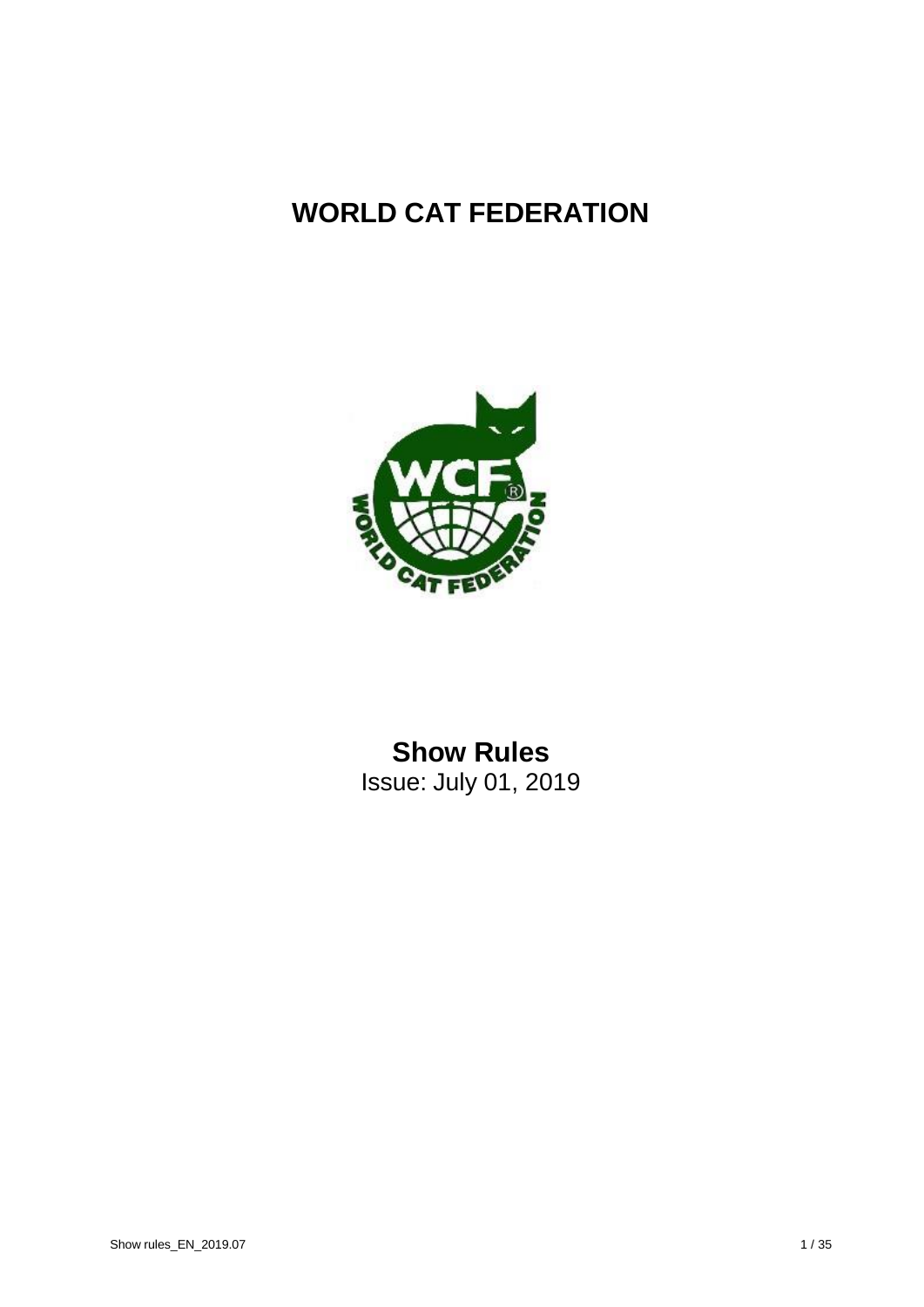## **WCF Show Rules**

## **Table of changes**

| Date of change<br>(descending) | Concerned<br>articles     | Short description of change                                                                                   |
|--------------------------------|---------------------------|---------------------------------------------------------------------------------------------------------------|
| 01.07.2019                     | Part H, Annex 1           | Editorial addition: more countries added                                                                      |
| 01.07.2019                     | various                   | Inclusion of the decisions of the GA 2019                                                                     |
| 30.03.2019                     | Part H, Annex 1           | Editorial addition: WCF regions added                                                                         |
| 26.04.2018                     | Part H, Annex 1           | Note added                                                                                                    |
| 01.02.2018                     | B.7.3, B.8.4, D.7.2       | Writing off because of deletion subclubs                                                                      |
| 01.02.2018                     | B.1.1, B.1.5, B.2.2       | Editorial changes because of deletion subclubs                                                                |
| 01.04.2017                     | various                   | Inclusion of the decisions of the GA 2017                                                                     |
| 01.04.2017                     | D.7                       | Editorial change of the class number from 16b to 16a                                                          |
| 01.04.2017                     | B.2.10, B.5.2,<br>D.10.17 | Editorial change in the wording                                                                               |
| 01.04.2017                     | D.8.1                     | Countries added                                                                                               |
| 01.02.2016                     | $C2.3 - 2.4$              | Editorial change                                                                                              |
| 01.06.2015                     | B 2.11, D 12.2            | Changing/adding of enumerations                                                                               |
| $01.\overline{06.2015}$        | Regions Australia         | Changing                                                                                                      |
|                                |                           |                                                                                                               |
| 01.01.2013                     |                           | Changing of various enumerations                                                                              |
| 01.07.2012                     |                           | Inclusion of the decisions of the general assemblies 2010 up to 2012                                          |
| 01.01.2009                     | B.2.3                     | Amended: repeated organizing of not licensed shows will result in an<br>expulsion                             |
| 01.01.2009                     | D.6                       | Preliminary class for provisionally recognized breeds and colours                                             |
| 01.01.2009                     | B.4.2-1, B.4.3-1          | New articles: Minimum 1 judge from another region / country,<br>minimum 2 judges at international exhibitions |
| 01.10.2008                     |                           | Deletion of marking the changes                                                                               |
| 01.10.2008                     |                           | Correction of erroneous definitions in Part A                                                                 |
| 01.10.2008                     |                           | Regions for: Australia, Republic of South Africa                                                              |
| 01.10.2008                     |                           | Substitution of the word "show" by the English word "exhibition"                                              |
| 01.01.2007                     |                           | New issue of Show Rules                                                                                       |
| 01.01.2007                     |                           | Inclusion of the decisions of the general assemblies 1992 up to 2006                                          |